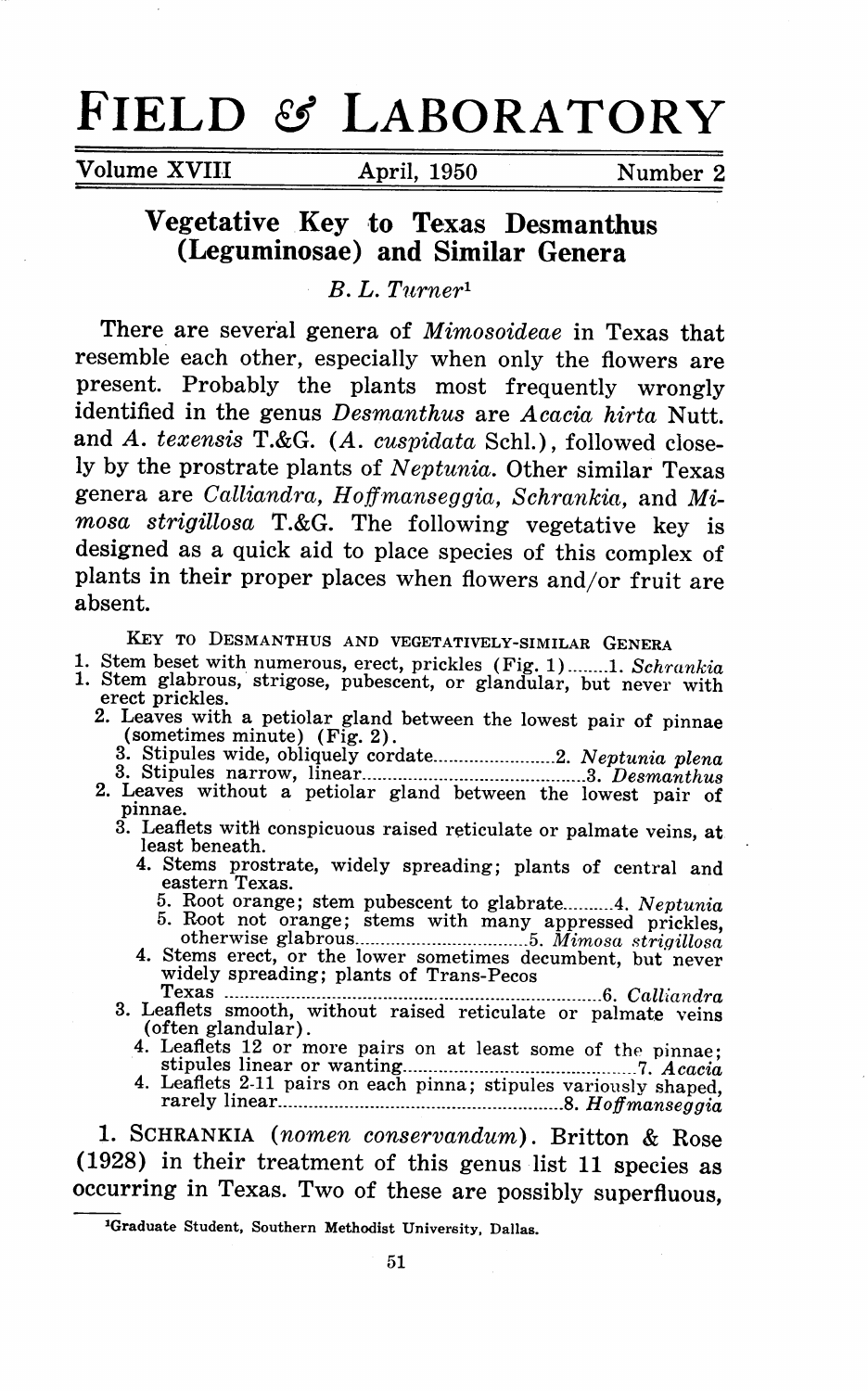$Schrankia$  *Berlandieri* (Britton) Standl. and *Schrankia angustisiliqua* (Britton & Rose) Hermann. The genus is mainly restricted to central and eastern Texas. Two species, *S. occidentalis* (Woot. & Standl.) Woot. & Standl. and *S. Nuttalli* (DC.) Standl. are found on the high plains of the Panhandle. *S. occidentalis* extends southward to Ward and Winkler Counties. Though the genus is technically separated from other genera in the tribe *Mimosoideae* by its tetragonal pod, this does not hold for Texas plants. *S. Roemeriana* (Scheele) Blankinship, *S. hystricina* (Small) Standl. and *S. mimosoides* (Small) Standl. have flattened pods. Morphologically, the genus is very similar to *Mimosa*  and possibly should be included in it. Vegetatively or in flower the species of *Schrankia* are almost inseparable, mature pods being necessary for correct identification.

2. NEPTUNIA PLENA (L.) Benth. Widely distributed in tropical or subtropical areas of North America, South America, and Asia. Britton & Rose exclude it from the continental United States in their treatment of the genus. Possibly the first confirmed collection of this species for the United States is *Robert Runyon 1959,* "moist grounds or in ponds, south of Armstrong in Kenedy Co., Oct. 17, 1938" (U.S. National Herbarium). The coastal plain of Texas has long been neglected by plant collectors. Early collectors sampled the area but lightly, doing the greater part of their collecting inland and westward (for accounts of early botanists in Texas see Geiser's "Naturalists of the Frontier,". 1948). Later botanists followed suit. Undoubtedly many tropical and subtropical species will have their ranges extended as the vegetation of the coastal swamps and bays is more carefully collected and studied.

3. DESMANTHUS *(nomen conservandum).* This genus with 8 species and 2 varieties in Texas is found throughout the state. It is distinguished vegetatively by the leaves which bear a petiolar gland between the lowest pair of <sup>p</sup>innae. In *D. velutinus* Scheele, *D. reticulatus* Benth., and *D. obtusus* S. Wats. these glands are small; but upon well developed leaves they may be seen easily with a lens. In Texas the genus is one of low suffrutescent (scarcely shrubby) or prostrate plants. For distributions and key to the species of *Desmanthus* in Texas see p. 56.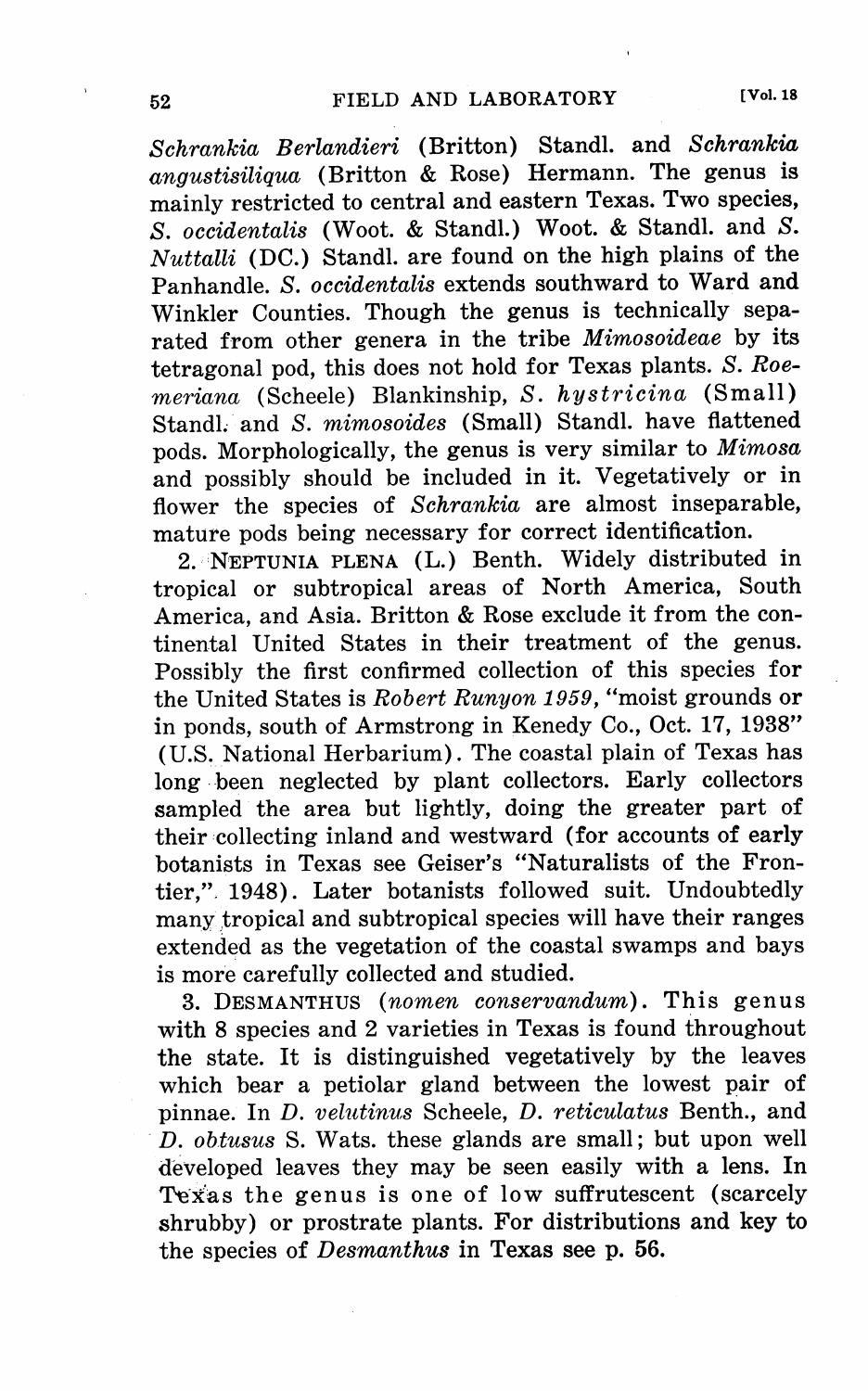4. NEPTUNIA. Prostrate plants from a tough, orange tap root, occurring in eastern, central and South Texas. The westernmost collection for the genus is recorded as "Painted Caves"<sup>2</sup> by Torrey in his report on the Mexican Boundary Survey (pt. 1, p. 60, 1859). Four species and a variety are recognizable within the state. In north-central and northeast Texas the common species is *N. lutea*  (Leavenw.) Benth. *N. pubescens* Benth. is a widely distributed species occurring along the Texas gulf coast to Florida, throughout the West Indies and South America.



Fig. 1. *Schrankia,* showing prickly stem. Fig. 2. *Desmanthus,* showing petiolar gland.

5. MIMOSA STRIGILL0SA. This plant occurs most abundantly along the Gulf Coast, where it is a weed growing on burned-over areas, vacant lots, and frequently on mowed lawns. Occasional specimens are found further inland (GREGG Co., Gladewater, *Reverchon s.n.).* Because of the broad membranous stipules this plant is often mistaken for *Neptunia.* In fruit *M. strigillosa* has a pod beset with numerous short prickles, whereas *Neptunia* has a glabrous or softly pubescent one.

6. CALLIANDRA. Two species in Texas, *C. eriophylla*  Benth. and *C. humilis* Benth. (C. *herbacea* Engelm.), both occurring only in the mountainous areas of the Trans-Pecos. The former is commonly found on both limestone

<sup>&#</sup>x27;This locality is probably in error, it being the common practice of early botanists to collect along a certain route for several days and then write them up at convenient<br>stops. The proper locality is more likely somewhere in Uvalde or Kinney County. The<br>Painted Caves are located in Val Verde Co., 14 mile